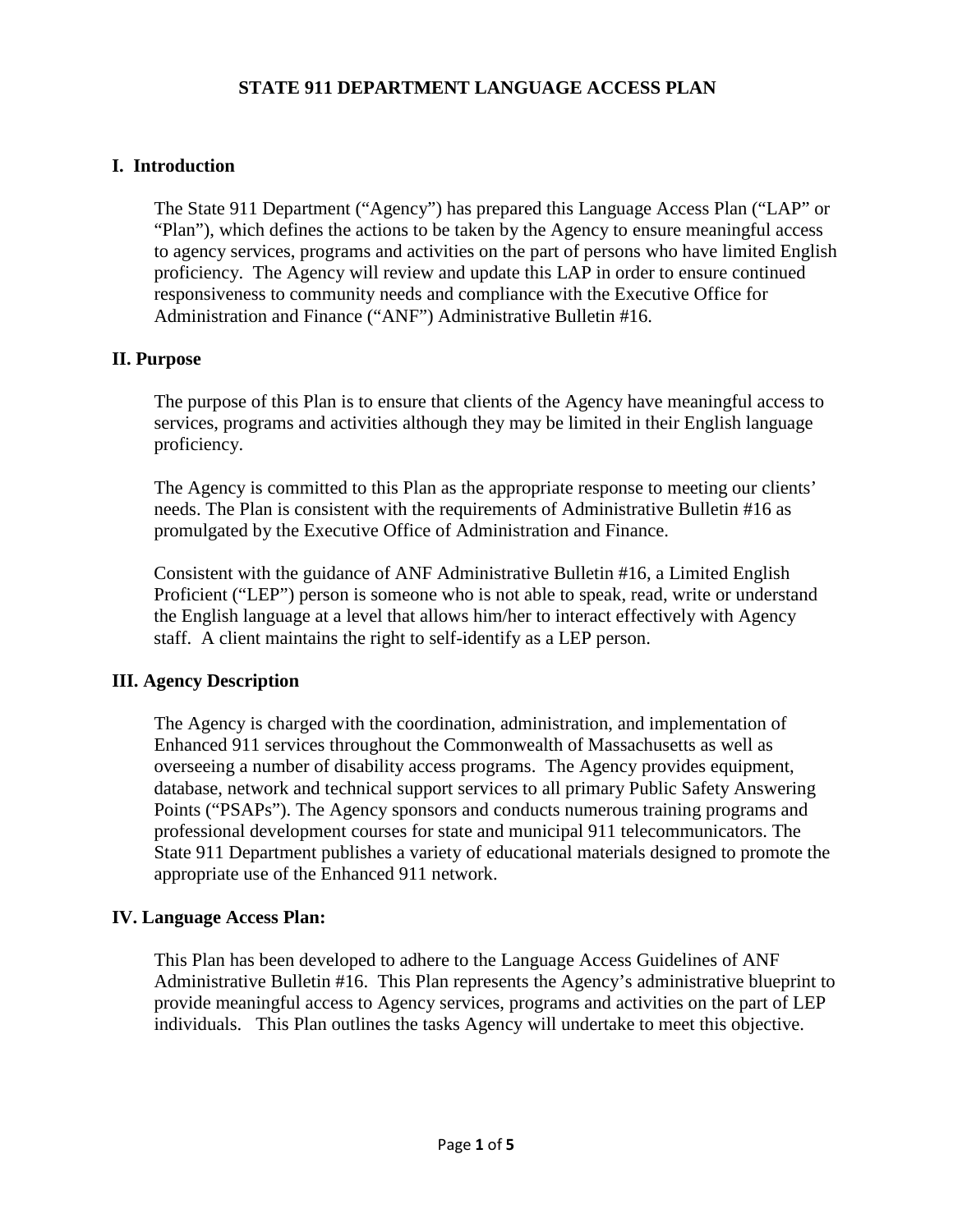Language Access Plan:

(1) Agency Language Access Coordinator:

Monna Wallace Director of Programs State 911 Department 1380 Bay Street, Building B Taunton, Massachusetts 02780 (508) 828-2911 Email: monna.wallace@state.ma.us

- (2) Agency Language Access Needs Assessment:
	- a. Based on the services, programs and activities coordinated and administered by the Agency, the language needs assessment has determined that the language makeup of the client population is varied. Therefore, the Agency has taken steps to ensure that its services, programs and activities provide meaningful access, on a statewide basis, to the all populations regardless of what language they speak.
	- b. Language Makeup of Client Population; The language makeup of the client population could vary and could consist of many different languages.
	- c. Points of Contact between Agency and Client Population

Agency Office:

State 911 Department 1380 Bay Street, Building C Taunton, Massachusetts 02780 508-828-2911 [State Emergency 911](http://www.mass.gov/eopss/agencies/state-911/)

- (3) Language Resources Assessment: Interpretive services are provided by an outside third party vendor.
- (4) Language Service Protocols:

Through its Training Program, the Agency trains 911 telecommunicators in equipment handling and managing the various type of emergency calls received, disability access testing of both quality assurance and equipment, public education, and interpretive services. Through its public education and training programs, the Agency also educates the public regarding enhanced 911 service throughout the Commonwealth. The Agency attends events across the Commonwealth, including furnishing literature and information about enhanced 911 service and disability access programs.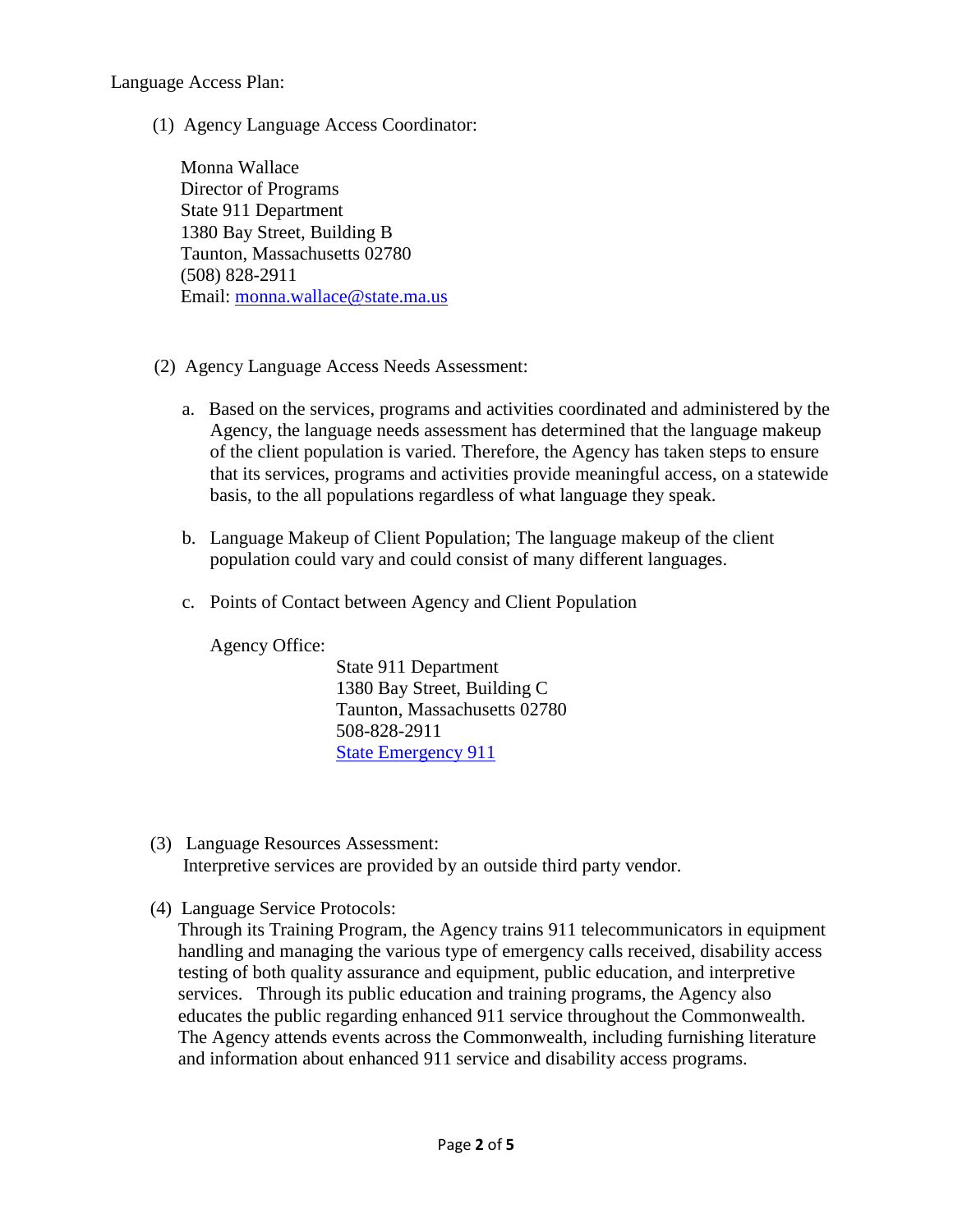The Agency has entered into a contract with an outside third party vendor (Qwest Communications) to provide interpretive services to all of the primary 911 PSAPs throughout the Commonwealth. The language interpretive services are funded through the statutory surcharge. Qwest interprets more than 150 languages. The interpreter service allows the 911 call taker to conference in an interpreter when an emergency call is received from a caller who does not speak English. If a resident of Massachusetts calls 911 and does not speak English, an instant connection can be made by the call center by using the interpretive services.

PSAPs were initially notified of the ability to access this service and received detailed instructional materials commencing in 2006. In addition, the Agency has incorporated training on the use of interpreter services into its Training Program and the training classes for 9-1-1 telecommunicators. Detailed information on the interpreter services is available on the Agency's website at [State Emergency 911](http://www.mass.gov/eopss/agencies/state-911/).

- (5) Vital Document Translation: N/A.
- (6) Stakeholder Consultations:

The Agency consults with PSAPs on an ongoing basis through the use of a consumer survey to determine whether the interpreter services meet the needs of the non-English speaking 911 callers. The consumer survey asks the PSAP to rate specific criteria (e.g., the amount of time to reach an operator, the quality of the connection, etc.) as well as the overall experience.

(7) Staff Training:

The Agency trains its staff on the interpreter services. The Agency's Program Manager is responsible for training staff on these matters. In addition, the Agency, through its Training Program, trains PSAPs on the handling of emergency calls from limited English proficient callers as well as the use of interpreter services. The Agency has developed a PSAP job aid for these purposes and has published the job aid on its website at [State Emergency 911.](http://www.mass.gov/eopss/agencies/state-911/)

(8) Notice to Public.

The Agency provides information about the interpreter services on its website at [State Emergency 911.](http://www.mass.gov/eopss/agencies/state-911/) This information includes an informational sheet and use guidelines. This information notifies the public of the manager in which interpreter services may be accessed.

(9) Agency Monitoring:

The Agency actively monitors the level of service provided by its outside interpretive services vendor. In addition, the Agency surveys users through the use of a consumer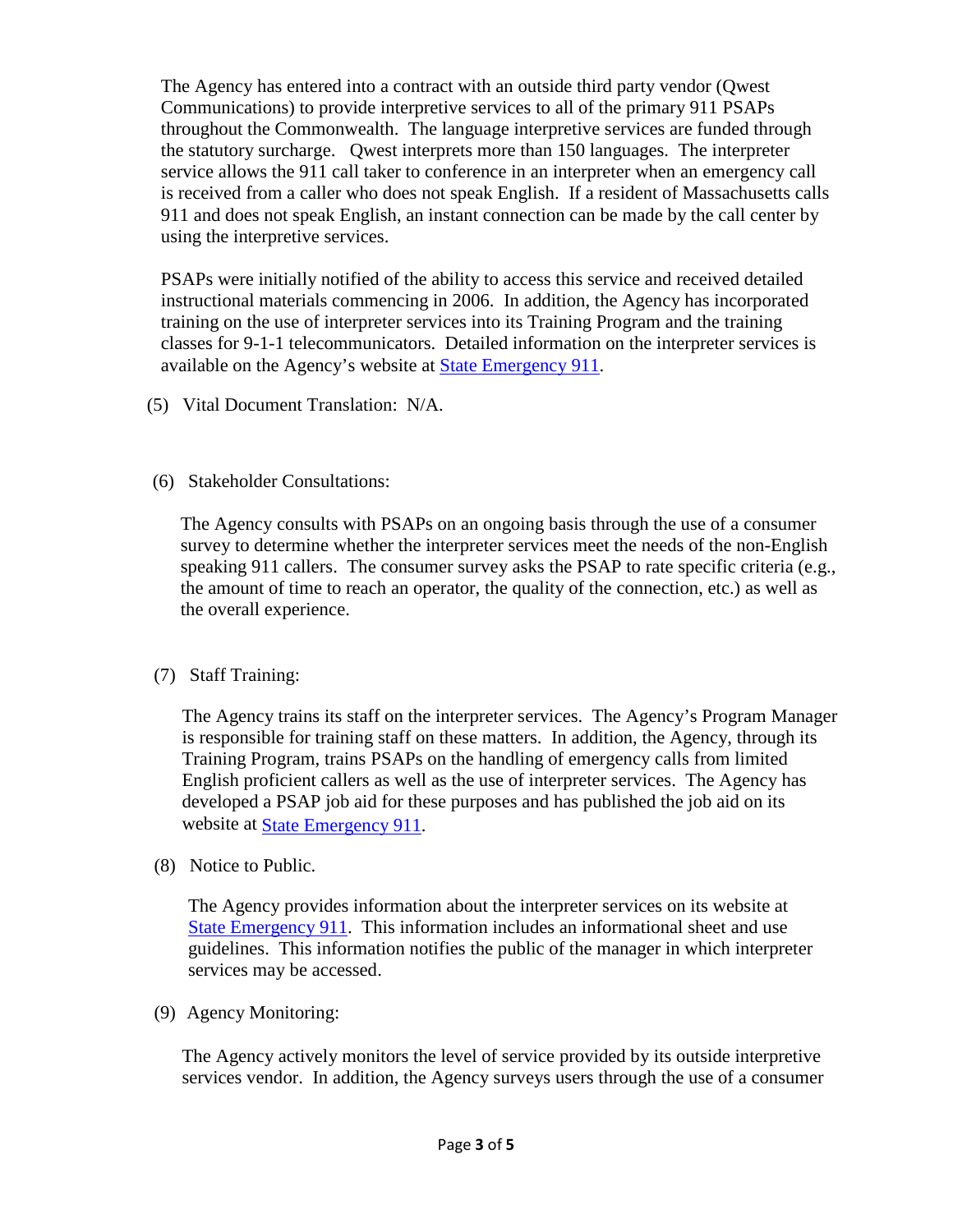survey that is published on the Agency's website. The Agency's Outreach Coordinator actively monitors the responses to the consumer surveys.

The Agency received monthly usage statements from the outside vendor. These usage statements allow the Agency to determine which PSAPs are using the service and which languages are being accessed.

(10) Complaints:

A client may file a complaint with the Language Access Coordinator.

Frank Pozniak, Executive Director January 10, 2013

\_\_\_\_\_\_\_\_\_\_\_\_\_\_\_\_\_\_\_\_\_\_\_\_\_\_\_\_\_\_\_\_\_\_\_\_\_